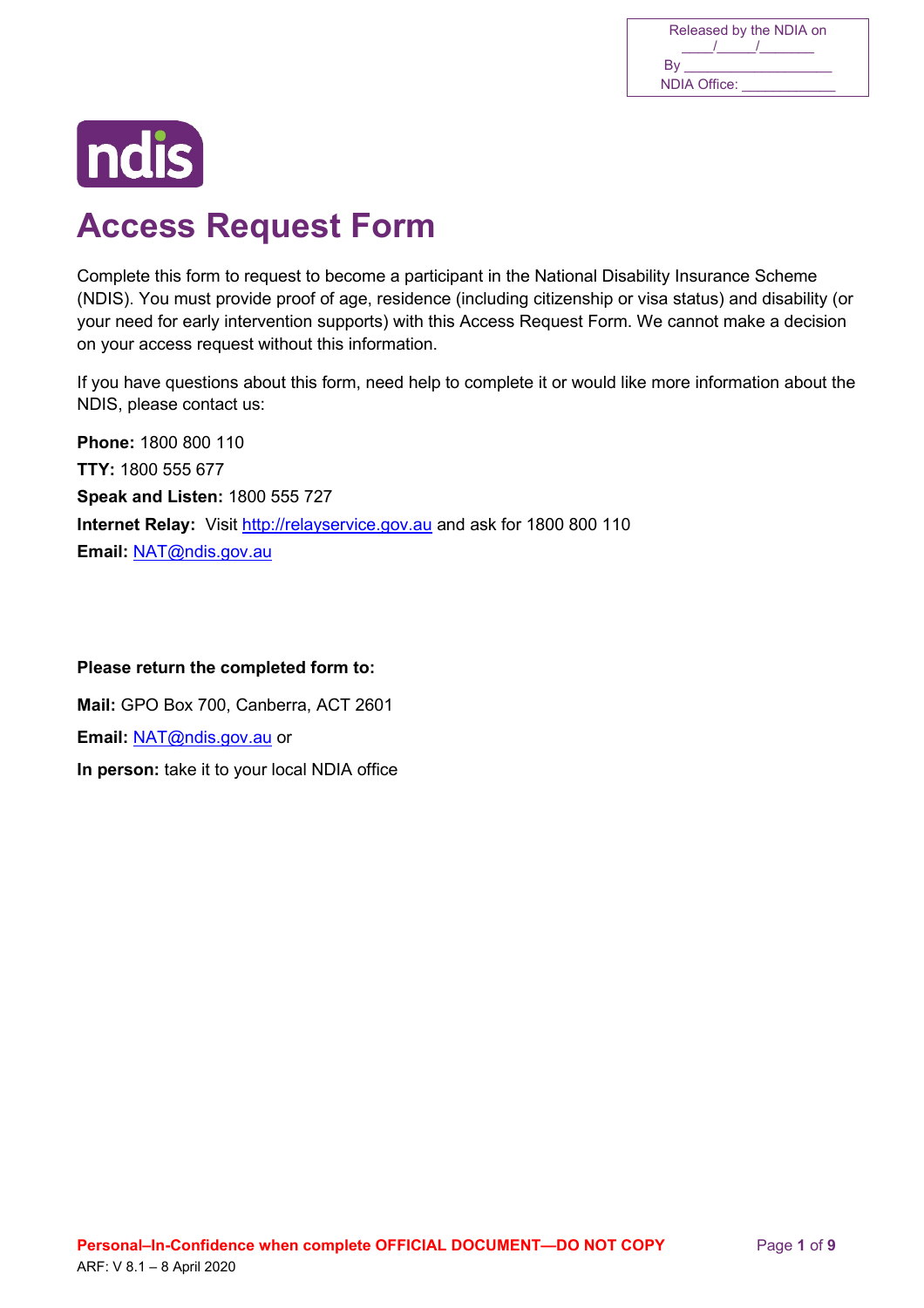# **Part A: Your details (the person wishing to become an NDIS participant)**

| <b>Full name</b>                                                                                   |                                                                                                                                                              |
|----------------------------------------------------------------------------------------------------|--------------------------------------------------------------------------------------------------------------------------------------------------------------|
| Date of birth (DD/MM/YYYY)                                                                         |                                                                                                                                                              |
| Gender                                                                                             | $\Box$ Male<br>$\Box$ Female<br>$\Box$ Unspecified                                                                                                           |
| Are you of Aboriginal or Torres Strait<br><b>Islander origin?</b>                                  | $\Box$ No<br>$\Box$ Yes - Aboriginal<br>$\Box$ Yes - Torres Strait Islander<br>$\Box$ Yes - Aboriginal and Torres Strait Islander<br>Do not wish to disclose |
| <b>Country of birth</b>                                                                            |                                                                                                                                                              |
| Language spoken at home                                                                            |                                                                                                                                                              |
| Are you living in Australia<br>permanently?                                                        | $\Box$ Yes<br>$\square$ No                                                                                                                                   |
| <b>Current home address</b><br>(include state and postcode)                                        |                                                                                                                                                              |
| <b>Postal address</b><br>(include state and postcode)                                              | $\Box$ As above<br>If different to current home address:                                                                                                     |
| For Western Australia or Northern<br>Territory only: What was your home<br>address on 1 July 2014? | $\Box$ Same as current home address above<br>If different to current home address:                                                                           |

| Are you an Australian Citizen?           | Yes<br>$\mathsf{L}$<br>$\Box$ No                                           |
|------------------------------------------|----------------------------------------------------------------------------|
| If NO, what type of visa do you<br>have? | $\Box$ Permanent visa                                                      |
|                                          | $\Box$ Protected special category visa                                     |
|                                          | $\Box$ Other including temporary visa (please specify below)<br>Visa Type: |
|                                          | Nationality:                                                               |
|                                          | Passport Number:                                                           |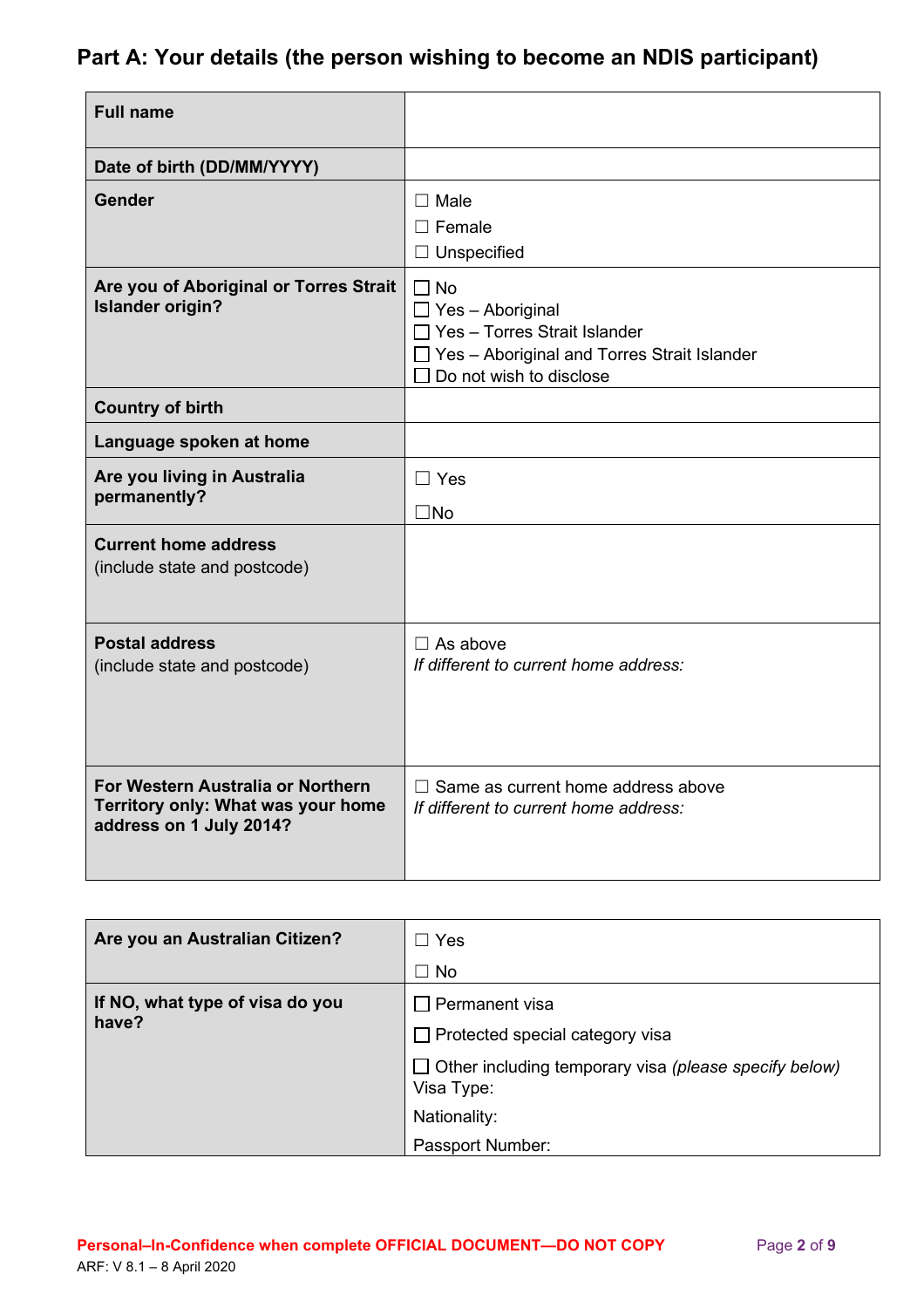# **Part B: Your privacy and consent to collect and share your information**

 The National Disability Insurance Agency (NDIA) collects personal information to help us determine whether you can access the NDIS. As a participant, the NDIA will also collect and use your information to help develop and implement your NDIS Plan and do other things related to the NDIS.

 information about you which will help us to determine whether you meet the access requirements for the In addition to collecting certain information from you, we may contact your service providers, health and medical practitioners and other government agencies to request the provision of personal and health NDIS and, if so, to provide supports to you under the NDIS.

 personnel employed within the group home to enable the Agency to collect further personal information If you live in Shared Supported Accommodation, (e.g. a home shared with other people with disabilities that includes shared support from paid staff), we may also disclose your personal information to about you in order to support the development of your NDIS plan if you become a participant.

 Please note that if you do not consent to the collection of your personal information, the NDIA may not be in a position to determine whether you meet the access requirements for the NDIS or develop your NDIS Plan if you become a participant. More information about the collection, use, disclosure and storage of your personal information by the NDIA can be accessed on our online Privacy Notice and Privacy Policy at www.ndis.gov.au/privacy or by contacting the NDIA.

| Do you consent to the NDIA collecting your<br>information including from these third parties,                                                                               | $\Box$ Yes, I consent              |
|-----------------------------------------------------------------------------------------------------------------------------------------------------------------------------|------------------------------------|
| for the purposes of determining whether you<br>meet the access requirements for the NDIS<br>and to help develop or implement your NDIS<br>Plan if you become a participant? | 0R<br>$\Box$ No, I do not consent. |
|                                                                                                                                                                             |                                    |

You can give us **consent to obtain information about your age, disability, and residence from Centrelink** (below) or you can provide us with certified copies of the required documents yourself.

### **We cannot make a decision without this information.**

| <b>The Australian Government</b><br><b>Department of Human Services</b><br>(including Centrelink and Medicare) | $\Box$ Yes, I consent<br>My CRN is:    |
|----------------------------------------------------------------------------------------------------------------|----------------------------------------|
|                                                                                                                | <b>OR</b>                              |
|                                                                                                                | $\Box$ No, I do not consent.           |
|                                                                                                                | I will provide the information myself. |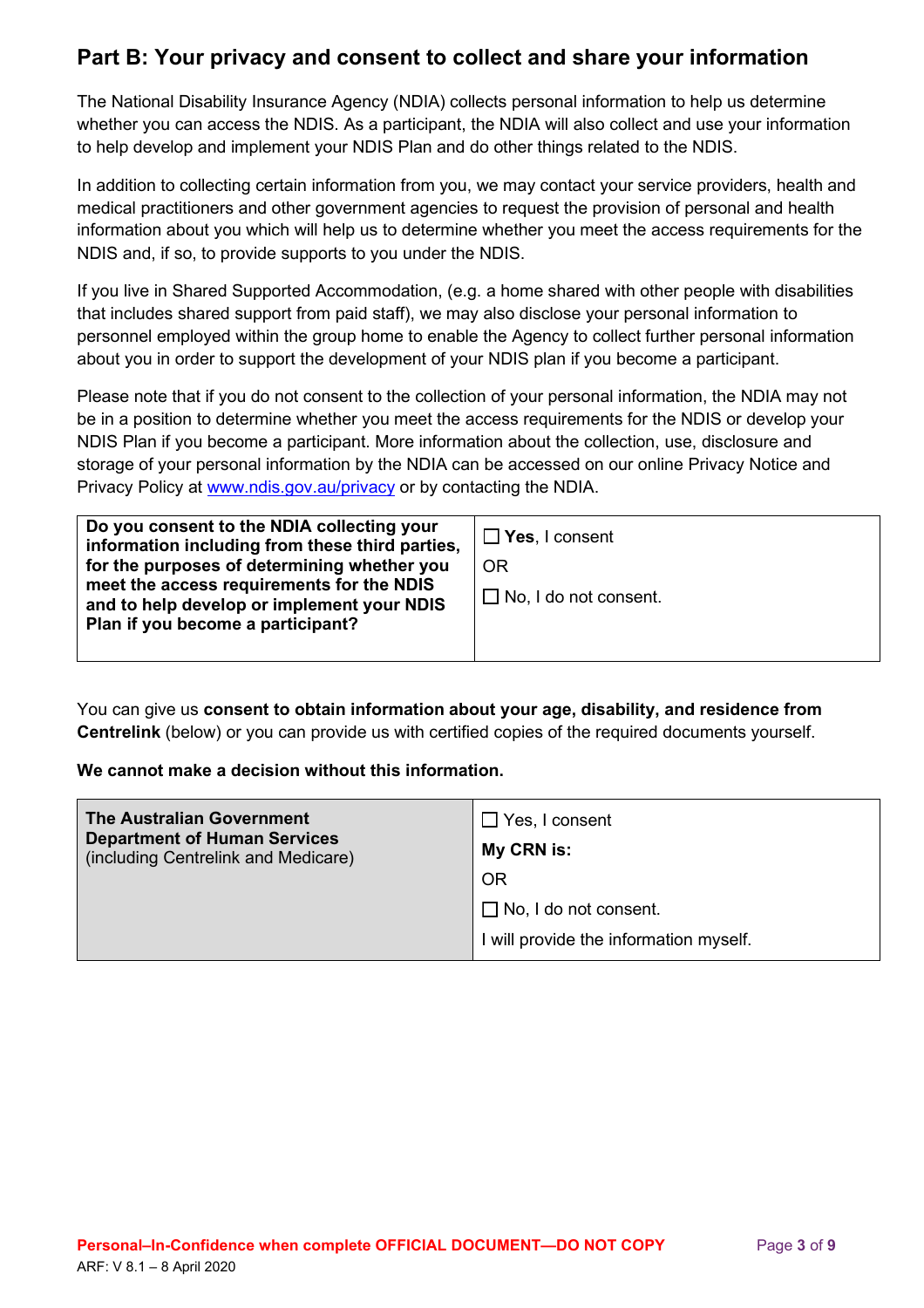# **Part C: How would you like the NDIA to contact you?**

| How would you like us to contact<br>you?                | $\Box$ Home phone (insert number):<br>TTY (if applicable):<br>Mobile phone (insert number):<br>ப<br>Email (insert address):<br>$\sqcup$ |
|---------------------------------------------------------|-----------------------------------------------------------------------------------------------------------------------------------------|
| How would you like to receive                           | $\Box$ Email                                                                                                                            |
| letters?                                                | $\Box$ Post                                                                                                                             |
| Do you need an interpreter to help<br>us talk with you? | $\Box$ No<br>$\Box$ Yes<br>If yes, specify language:                                                                                    |
| Do not contact me directly.                             | $\Box$ My parent/legal guardian or representative (Part D)                                                                              |
| Instead, contact:                                       | $\Box$ Other (please specify):                                                                                                          |

# **Part D: Parent, legal guardian or representative details (if applicable)**

Complete this section if you are filling out this form for:

- a person aged under 18 for whom you have parental responsibility, OR
- a person for whom you are a representative or a legal guardian.

You do not need to complete this section if you are just helping the person fill out this form.

 **NOTE:** *If you are a legally appointed guardian, you will need to provide your Proof of Identity (POI) and of two POI documents (or a 'Government issued photo card') and the guardianship document with this form. guardianship status to the NDIA. This information can be verified through the Australian Department of Human Services (Centrelink) using the CRN provided on page 2 (if applicable) or you can provide copies* 

| <b>Full name</b>                       |                                                                                        |
|----------------------------------------|----------------------------------------------------------------------------------------|
| Relationship to person making request  |                                                                                        |
| Phone (include TTY if applicable)      |                                                                                        |
| How would you like to receive letters? | $\square$ Email                                                                        |
|                                        | Email address:                                                                         |
|                                        | $\Box$ Post                                                                            |
|                                        | Same address as person making request<br>If different address, please provide details: |
| Do you need an interpreter?            | No<br>$\Box$ Yes<br>If yes, specify language:                                          |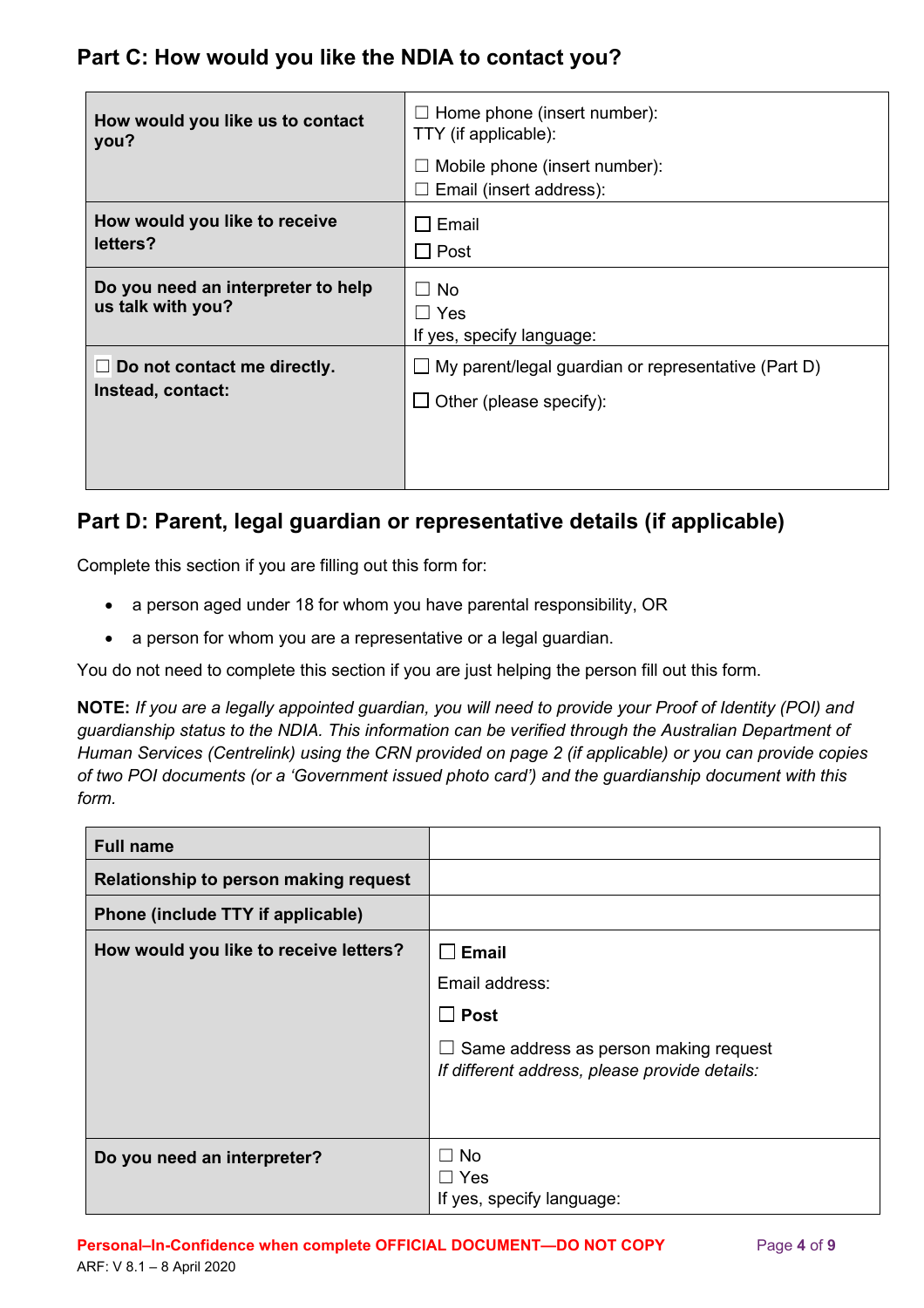# **Part E: Information about your carers and family members (if applicable)**

| <b>Carer's full name</b>                                   |                                    |
|------------------------------------------------------------|------------------------------------|
| <b>Contact phone number</b><br>(include TTY if applicable) |                                    |
| Will your carer be taking part in                          | $\sqsupset$ Yes                    |
| the planning conversation?                                 | $\Box$ No                          |
| Do you have another family                                 | Yes                                |
| member who is, or is seeking to                            | $\Box$ No                          |
| become, an NDIS participant?                               | If yes, please provide their name: |

# **Part F: Your disability, or need for early intervention supports**

So we can determine whether you (or your child) meet the disability or early intervention access requirements (including developmental delay), you need to provide us with information about your disability or impairment.

| <b>Primary disability:</b><br>(This is the disability that has the<br>most impact on your daily life) |           |
|-------------------------------------------------------------------------------------------------------|-----------|
| <b>Please list other disabilities</b><br>$($ if any $)$ :                                             |           |
| Did you acquire your disability                                                                       | Yes       |
| because of an injury?                                                                                 | $\Box$ No |
| Are you seeking, or have you                                                                          | Yes       |
| previously sought compensation<br>related to your disability or                                       | No.       |
| injury?                                                                                               |           |

# **If you have undertaken one or more of the following assessments or reports in relation to your disability, please provide a copy with your Access Request Form.**

- The Care and Needs Scale (CANS)
- Vineland Adaptive Behaviour Scales, 2nd Ed (Vineland-II)
- Diagnostic and Statistical Manual of Mental Disorders, 5th Ed (DSM-5) Autism Spectrum Disorder
- Diagnostic and Statistical Manual of Mental Disorders, 4th Ed (DSM-4) Autism Spectrum Disorder
- Childhood Autism Rating Scale (CARS)
- Adaptive Behaviour Assessment System (ABAS)
- Autism Diagnostic Observation Schedule (ADOS)
- Gross Motor Functional Classification Scale (GMFCS)
- Communication Function Classification Score (CFCS)
- Manual Ability Classification System (MACS)
- x Diagnostic and Statistical Manual of Mental Disorders, 5th Ed (DSM-5) Intellectual Disability
- Diagnostic and Statistical Manual of Mental Disorders, 4th Ed (DSM-4) Intellectual Disability
- Clinical Evaluation of Language Fundamentals, 4th Ed
- Wechsler Preschool and Primary Scale of Intelligence, 3rd Ed (WPPSI-III)
- Wechsler Intelligence Scale for Children (WISC-IV)
- IQ test

#### **Personal–In-Confidence when complete OFFICIAL DOCUMENT—DO NOT COPY Page 5 of 9**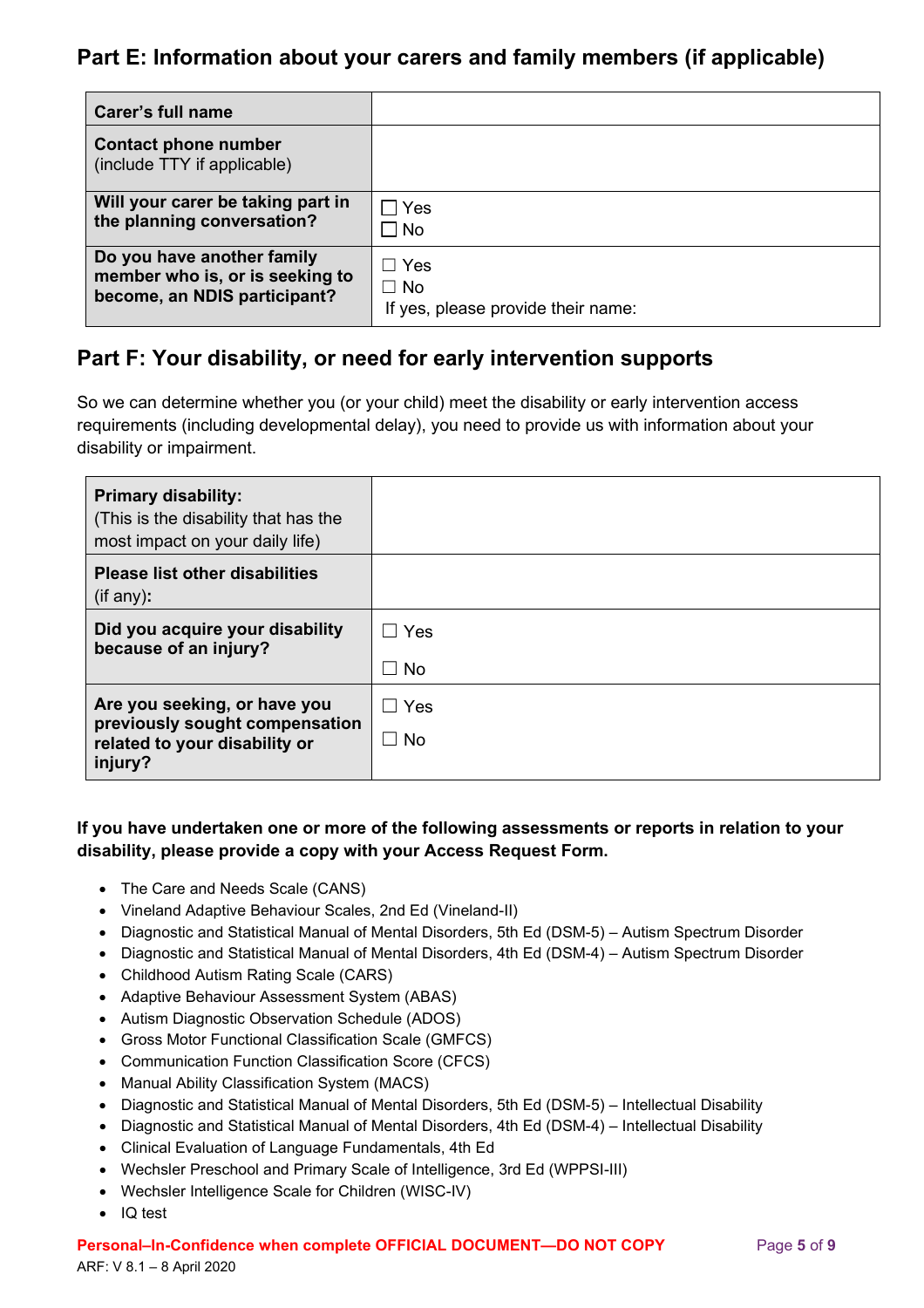- Hearing Loss (Measured in decibels in better ear)
- Disease Steps
- Expanded Disability Status Scale
- Level of lesion
- ASIA Score
- Modified Rankin Scale
- Visual acuity level
- Visual field loss (horizontal and vertical)
- World Health Organisation Disability Assessment Schedule (WHODAS 2.0)
- Other

### **communication, social interaction, learning, self-care and/or ability to self-manage. We need supporting information about your disability and the impact it has on your mobility,**

You can do this by:

 $\Box$  Providing us with copies of reports, letters or assessments from your health or education

 professional detailing your (or your child's) impairment and the impact it is has on daily life **OR** 

 $\Box$  By asking a professional to complete the section below:

| Full name of professional (health or<br>education)                       |                         |
|--------------------------------------------------------------------------|-------------------------|
| <b>Professional qualification</b>                                        |                         |
| <b>Phone</b>                                                             |                         |
| <b>Email</b>                                                             |                         |
| Length of time you have known or treated<br>the person making request?   |                         |
| Primary disability and any secondary<br>disabilities:                    |                         |
| <b>Current treatment (if any):</b>                                       |                         |
| Is there any other treatment that is likely to<br>remedy the impairment? | $\Box$ Yes<br>$\Box$ No |

#### **1. Mobility/motor skills**

Moving around the home (crawling/walking), getting in or out of bed or a chair, leaving the home and moving about in the community

Note: Assistance required does not include commonly used items such as glasses, walking sticks, nonslip bath mats, bathroom grab rails and hand rails installed at stairs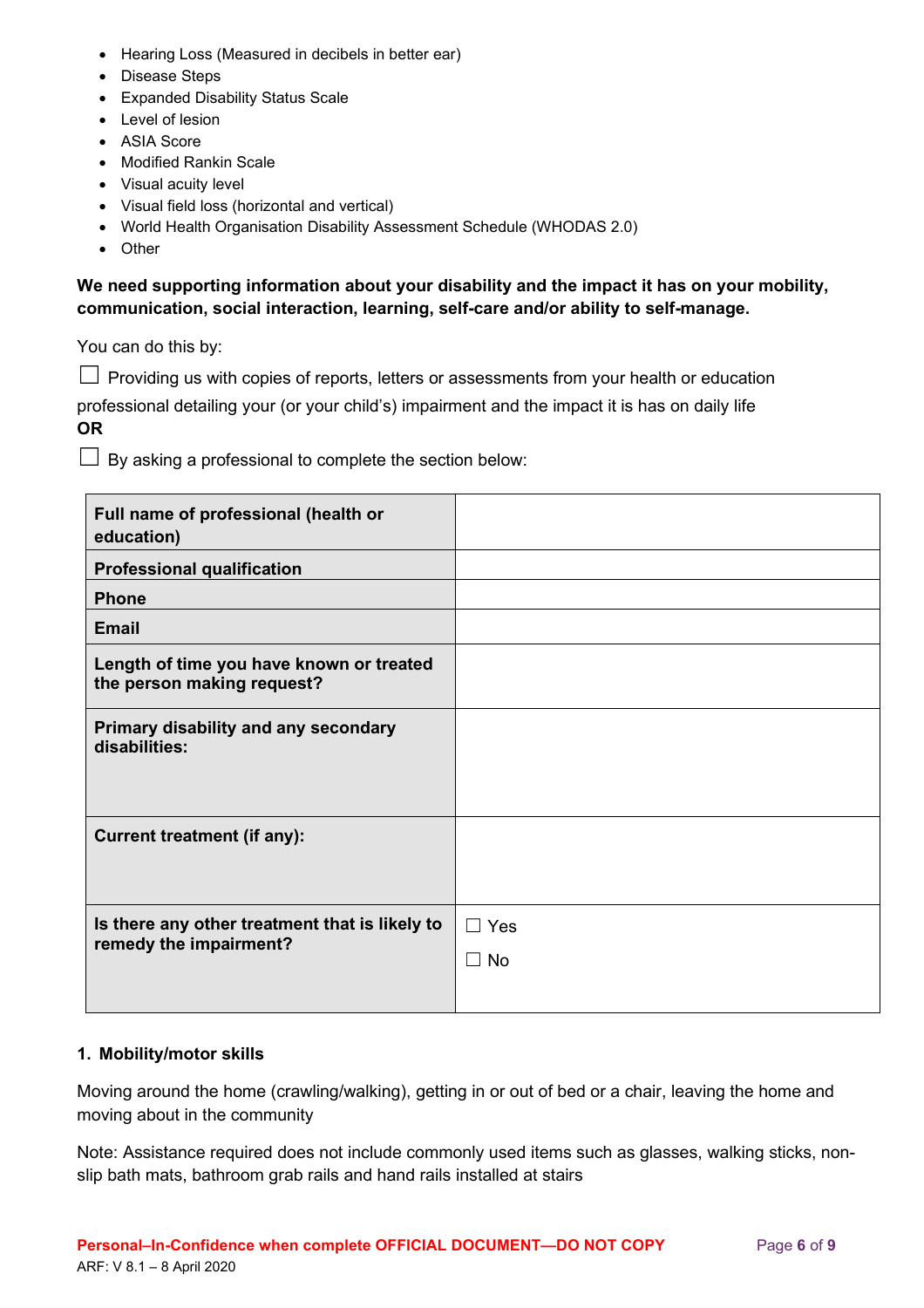| Does the person require assistance to<br>be mobile because of their disability?<br>$\Box$ No, does not need assistance | $\Box$ Yes, needs special equipment<br>$\Box$ Yes, needs assistive technology<br>$\Box$ Yes, needs assistance from other persons:<br>(physical assistance, guidance, supervision or prompting) |
|------------------------------------------------------------------------------------------------------------------------|------------------------------------------------------------------------------------------------------------------------------------------------------------------------------------------------|
| If yes, please describe the type of<br>assistance required:                                                            |                                                                                                                                                                                                |

### **2. Communication**

Being understood in spoken, written or sign language, understanding others and express needs and wants by gesture, speech or context appropriate for age

| Does the person require assistance to<br>communicate effectively because of<br>their disability? | $\Box$ Yes, needs special equipment<br>$\Box$ Yes, needs assistive technology                                 |
|--------------------------------------------------------------------------------------------------|---------------------------------------------------------------------------------------------------------------|
| $\Box$ No, does not need assistance                                                              | $\Box$ Yes, needs assistance from other persons:<br>(physical assistance, guidance, supervision or prompting) |
| If yes, please describe the type of<br>assistance required:                                      |                                                                                                               |
|                                                                                                  |                                                                                                               |

### **3. Social Interaction**

Making and keeping friends, interacting with the community (or playing with other children), coping with feelings and emotions

| Does the person require assistance to                                          | $\Box$ Yes, needs special equipment                       |
|--------------------------------------------------------------------------------|-----------------------------------------------------------|
| interact socially because of their                                             | $\Box$ Yes, needs assistive technology                    |
| disability?                                                                    | $\Box$ Yes, needs assistance from other persons:          |
| $\Box$ No, does not need assistance                                            | (physical assistance, guidance, supervision or prompting) |
| If yes, please describe the type of<br>social interaction assistance required: |                                                           |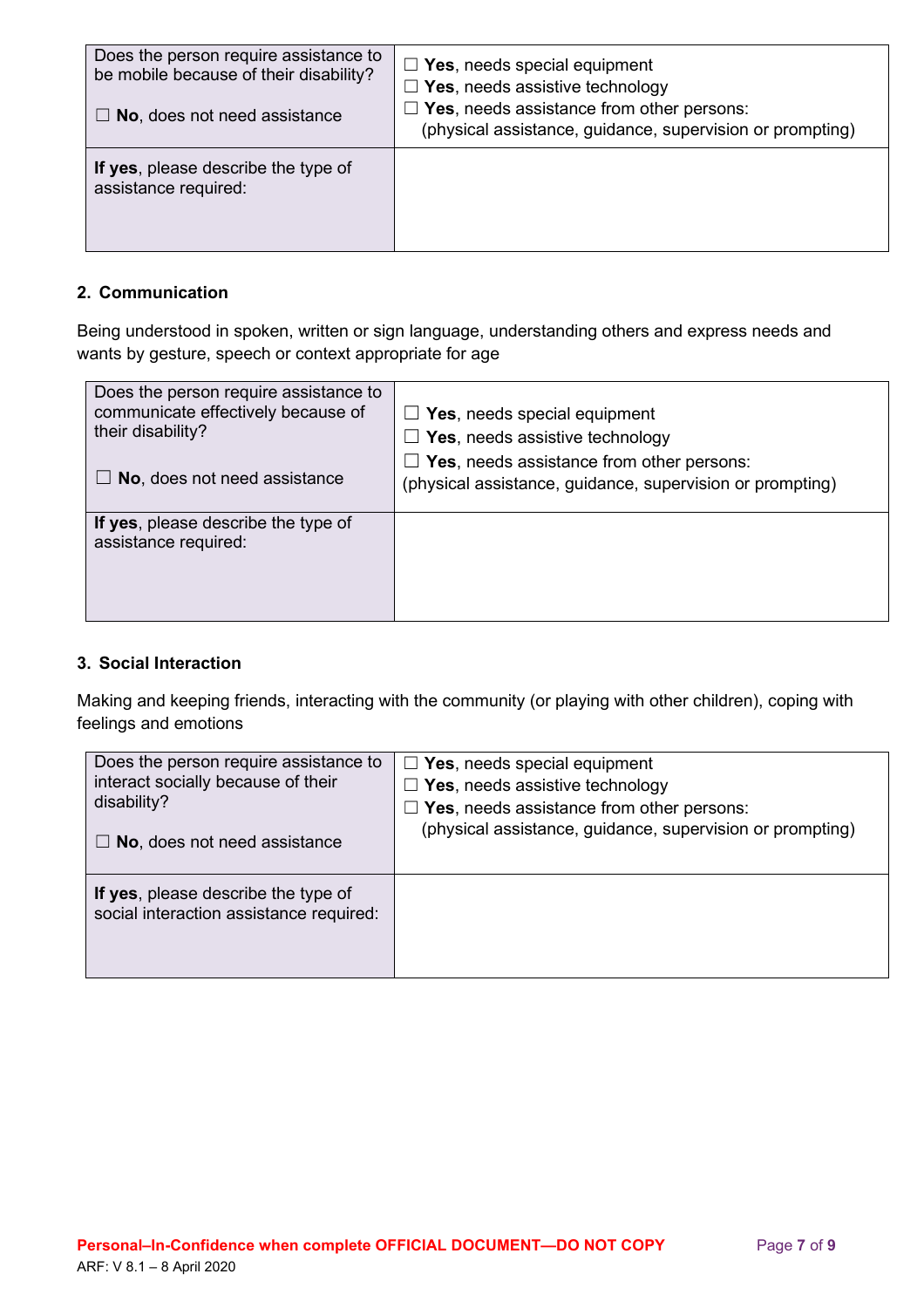# **4. Learning**

Understanding and remembering information, learning new things, practising and using new skills

| Does the person require assistance to                       | $\Box$ Yes, needs special equipment                       |
|-------------------------------------------------------------|-----------------------------------------------------------|
| learn effectively because of their                          | $\Box$ Yes, needs assistive technology                    |
| disability?                                                 | $\Box$ Yes, needs assistance from other persons:          |
| $\Box$ No, does not need assistance                         | (physical assistance, guidance, supervision or prompting) |
| If yes, please describe the type of<br>assistance required: |                                                           |

### **5. Self-Care**

Showering/ bathing, dressing, eating toileting, caring for own health (not applicable for children under two years of age)

Note: Assistance required does not include commonly used items such as non-slip bath mats, bathroom grab rails and hand rails installed at stairs

| Does the person require assistance with                     | $\Box$ Yes, needs equipment/ assistive technology                                                                                       |
|-------------------------------------------------------------|-----------------------------------------------------------------------------------------------------------------------------------------|
| self-care because of their disability?                      | Yes, needs assistance from another person in the areas                                                                                  |
| No, does not need assistance                                | of:<br>showering/bathing<br>ப<br>eating/drinking<br>ப<br>$\Box$ overnight care (e.g. turning)<br>$\Box$ toileting<br>dressing<br>$\Box$ |
| If yes, please describe the type of<br>assistance required: |                                                                                                                                         |

### **6. Self-Management**

 Doing daily jobs, making decisions and handling problems and money (not applicable for children under 8 years of age)

| Does the person require assistance with<br>self-management because of their<br>disability?<br>$\Box$ No, does not need assistance | $\Box$ Yes, needs special equipment<br>$\Box$ Yes, needs assistive technology<br>$\Box$ Yes, needs assistance from other persons:<br>(physical assistance, guidance, supervision or prompting |
|-----------------------------------------------------------------------------------------------------------------------------------|-----------------------------------------------------------------------------------------------------------------------------------------------------------------------------------------------|
| If yes, please describe the type of<br>assistance required:                                                                       |                                                                                                                                                                                               |
| <b>Signature of Professional</b>                                                                                                  |                                                                                                                                                                                               |
| <b>Date</b>                                                                                                                       |                                                                                                                                                                                               |